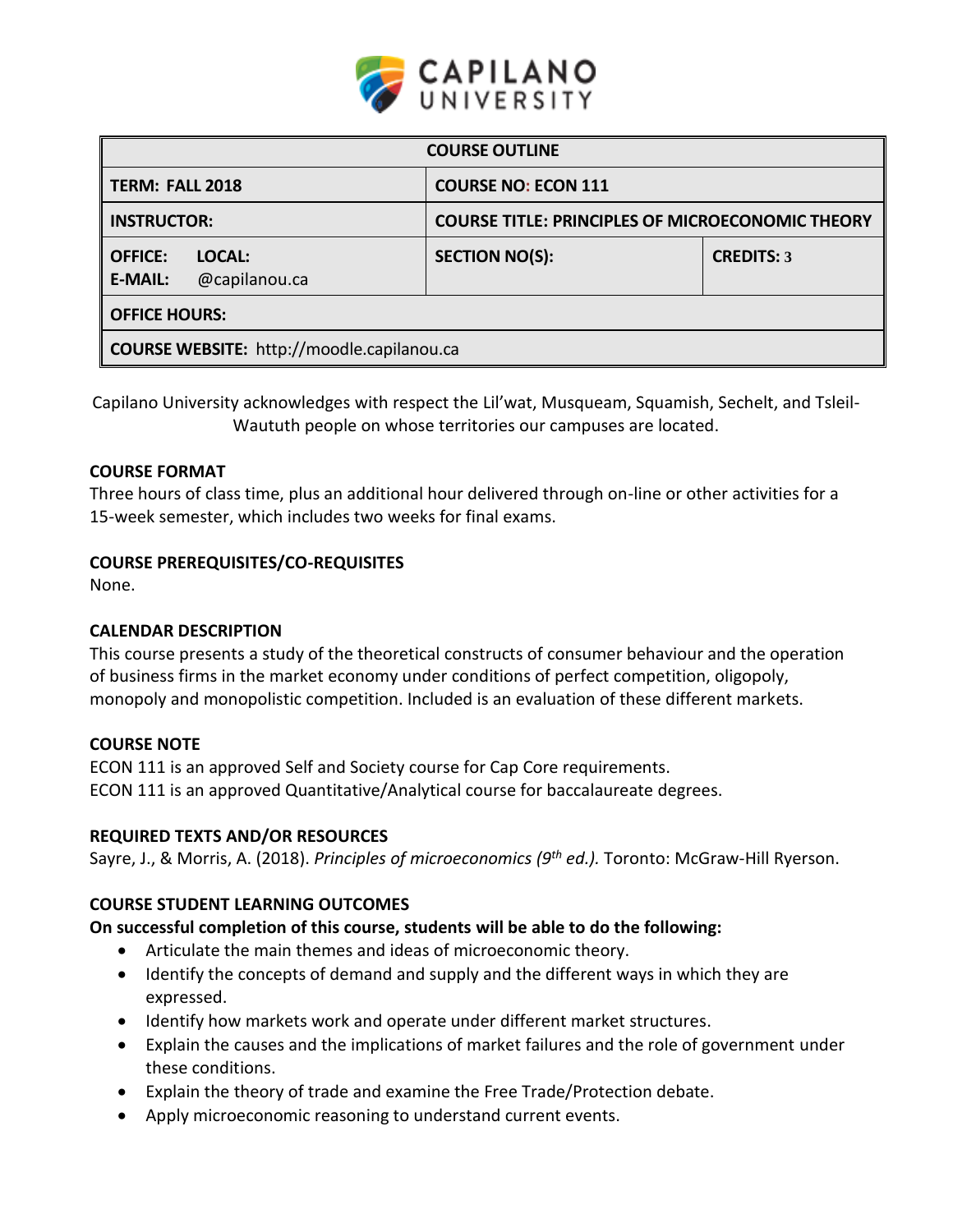# **Students who complete this Self and Society course will be able to do the following:**

- Identify potential root causes of local/global problems and how they affect local/global cultures, economies, politics, and policies.
- Assess and evaluate individual and collective responsibilities within a diverse and interconnected global society.
- Apply concepts of sustainable development to address sustainability challenges in a global context.
- Explain how contexts (e.g. cultural, historical, colonial, economic, technological) shape identity formation and social structures.

## **COURSE CONTENT**

| <b>WEEK</b> | <b>CONTENT</b>                                                |
|-------------|---------------------------------------------------------------|
| 1           | Scarcity, Opportunity Cost and Production Possibilities Curve |
| $2 - 3$     | Demand and Supply                                             |
| 4           | Elasticity                                                    |
| 5.          | <b>Consumer Demand</b>                                        |
| $6 - 7$     | Production, Cost in the Short Run, Long Run                   |
| $8 - 9$     | <b>Perfect Competition</b>                                    |
| 10          | <b>Evaluation of Competitive Markets</b>                      |
| 11          | Monopoly                                                      |
| 12          | <b>Imperfect Competition</b>                                  |
| 13          | <b>International Trade</b>                                    |
| $14 - 15$   | <b>Final Exam Period</b>                                      |

#### **EVALUATION PROFILE**

| Assignments  | $10 - 30\%$ |
|--------------|-------------|
| Quizzes      | $10 - 20\%$ |
| Midterm exam | $20 - 30\%$ |
| Final exam*  | 35%         |
|              | 100%        |

\*The final exam is comprehensive

#### **GRADING PROFILE**

|               |                         | $ $ A+ = 90-100 $ $ B+ = 77-79 $ $ C+ = 67-69 $ $ D = 50-59 |  |
|---------------|-------------------------|-------------------------------------------------------------|--|
|               |                         | A = 85-89   B = 73-76   C = 63-66   F = 0-49                |  |
| $A - = 80-84$ | $ B- = 70-72 C = 60-62$ |                                                             |  |

# **Incomplete Grades**

Grades of Incomplete "I" are assigned only in exceptional circumstances when a student requests extra time to complete their coursework. Such agreements are made only at the request of the student, who is responsible to determine from the instructor the outstanding requirements of the course.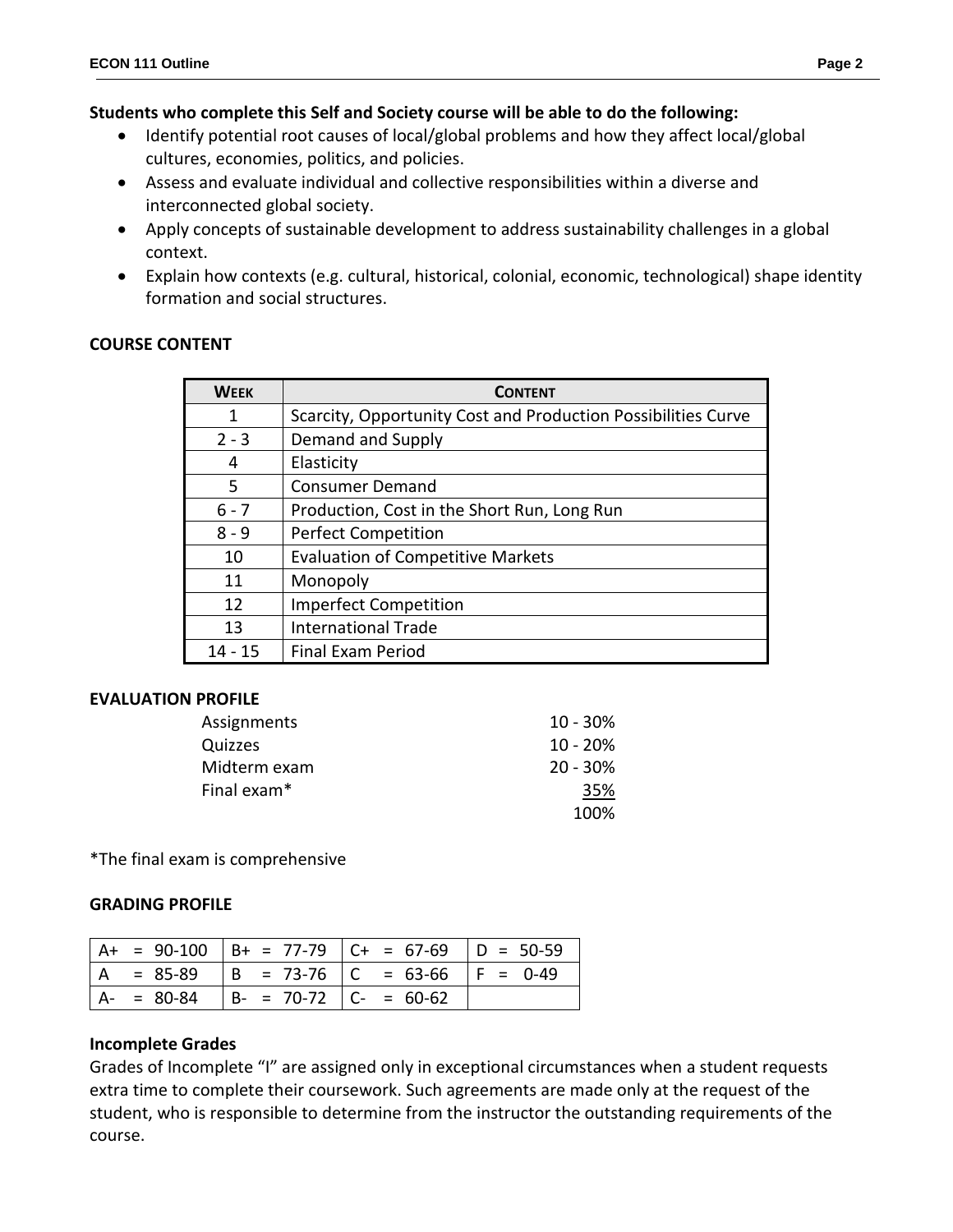## **Late Assignments**

Assignments are due at the beginning of the class on the due date listed. If you anticipate handing in an assignment late, please consult with your instructor beforehand.

# **Missed Exams/Quizzes/Labs etc.**

Make-up exams, quizzes and/or tests are given at the discretion of the instructor. They are generally given only in medical emergencies or severe personal crises. Some missed labs or other activities may not be able to be accommodated. Please consult with your instructor.

# **Attendance**

Students are expected to attend all classes and associated activities.

# **English Usage**

Students are expected to proofread all written work for any grammatical, spelling and stylistic errors. Instructors may deduct marks for incorrect grammar and spelling in written assignments.

## **Electronic Devices**

Students may use electronic devices during class for note-taking only.

## **On-line Communication**

Outside of the classroom, instructors will (if necessary) communicate with students using either their official Capilano University email or Moodle; please check both regularly. Official communication between Capilano University and students is delivered to students' Capilano University email addresses only.

# **UNIVERSITY OPERATIONAL DETAILS**

#### **Tools for Success**

Many services are available to support student success for Capilano University students. A central navigation point for all services can be found at:<http://www.capilanou.ca/services/>

# **Capilano University Security: download the [CapU Mobile Safety App](https://www.capilanou.ca/services/safety-security/CapU-Mobile-Safety-App/)**

# **Policy Statement (S2009-06)**

Capilano University has policies on Academic Appeals (including appeal of final grade), Student Conduct, Cheating and Plagiarism, Academic Probation and other educational issues. These and other policies are available on the University website.

# **Academic Integrity (S2017-05)**

Any instance of academic dishonesty or breach of the standards of academic integrity is serious and students will be held accountable for their actions, whether acting alone or in a group. See policy S2017-05 for more information: <http://www.capilanou.ca/about/governance/policies/Policies/>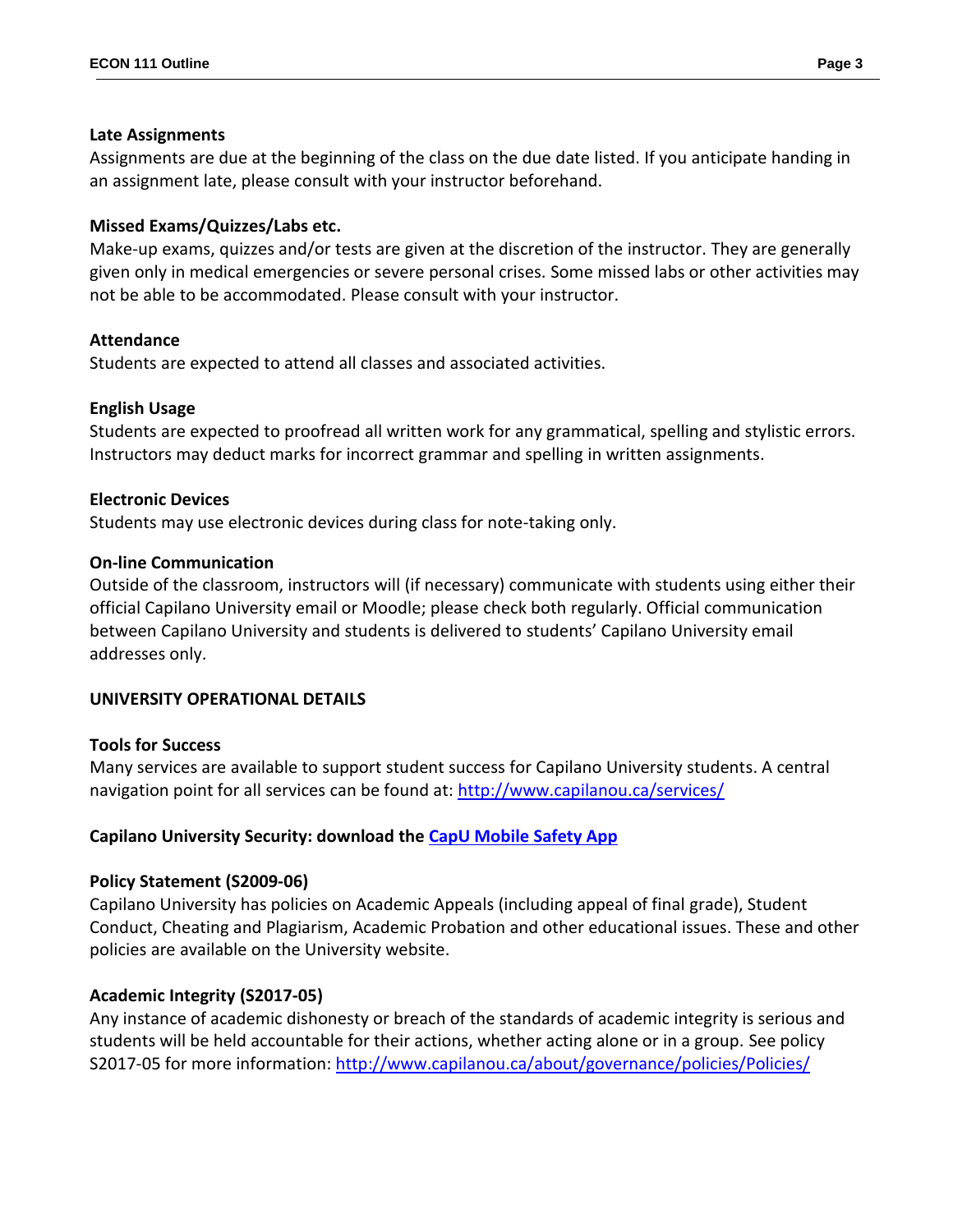Violations of academic integrity, including dishonesty in assignments, examinations, or other academic performances, are prohibited and will be handled in accordance with the Student Academic Integrity Procedures.

**Academic dishonesty** is any act that breaches one or more of the principles of academic integrity. Acts of academic dishonesty may include but are not limited to the following types:

**Cheating**: Using or providing unauthorized aids, assistance or materials while preparing or completing assessments, or when completing practical work (in clinical, practicum, or lab settings), including but not limited to the following:

- Copying or attempting to copy the work of another during an assessment;
- Communicating work to another student during an examination;
- Using unauthorized aids, notes, or electronic devices or means during an examination;
- Unauthorized possession of an assessment or answer key; and/or,
- Submitting of a substantially similar assessment by two or more students, except in the case where such submission is specifically authorized by the instructor.

**Fraud**: Creation or use of falsified documents.

**Misuse or misrepresentation of sources**: Presenting source material in such a way as to distort its original purpose or implication(s); misattributing words, ideas, etc. to someone other than the original source; misrepresenting or manipulating research findings or data; and/or suppressing aspects of findings or data in order to present conclusions in a light other than the research, taken as a whole, would support.

**Plagiarism**: Presenting or submitting, as one's own work, the research, words, ideas, artistic imagery, arguments, calculations, illustrations, or diagrams of another person or persons without explicit or accurate citation or credit.

**Self-Plagiarism**: Submitting one's own work for credit in more than one course without the permission of the instructors, or re-submitting work, in whole or in part, for which credit has already been granted without permission of the instructors.

**Prohibited Conduct**: The following are examples of other conduct specifically prohibited:

- Taking unauthorized possession of the work of another student (for example, intercepting and removing such work from a photocopier or printer, or collecting the graded work of another student from a stack of papers);
- Falsifying one's own and/or other students' attendance in a course;
- Impersonating or allowing the impersonation of an individual;
- Modifying a graded assessment then submitting it for re-grading; or,
- Assisting or attempting to assist another person to commit any breach of academic integrity.